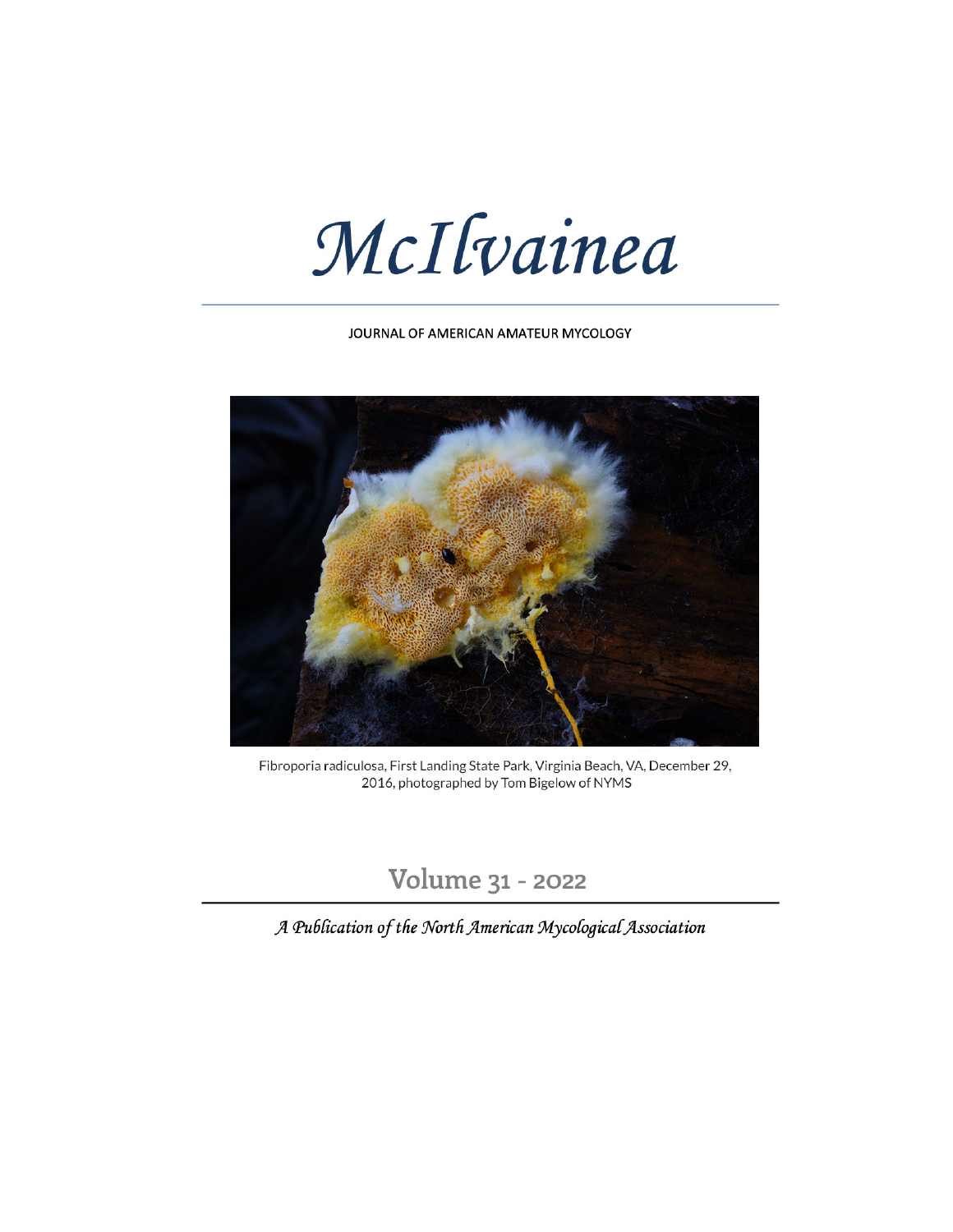# **DNA Barcode Identification of Macrofungi by Community Scientists**

# **Emily Cantonwine\* , Allison Arnold\* , Todd Osmundson† Bill Sheehan‡ and Stephen Russell**¶

\*Department of Biology, Valdosta State University, Valdosta, GA 31698, USA, egcantonwine@valdosta.edu, aharnold@valdosta.edu † Department of Biology, University of Wisconsin-La Crosse, La Crosse, WI 54601, USA, tosmundson@uwlax.edu ‡ bill@productpolicy.org

¶ steve@hoosiermushrooms.org

### **ABSTRACT**

This paper reviews the scientific contributions of early barcode sequencing efforts of projects with the Fungal Diversity Survey (FunDiS). Thirty-five projects, seventeen that included a person with relevant expertise (advanced) and eighteen that did not (standard), were included in the study. Of the 1990 sequences evaluated, 241 were novel to GenBank, 412 were uncommon, 869 were common and 468 were very common. "Barcode" identification occurred for 36.7% of sequences with at least one reference match at the species-level, and 88.3% at the genus-level. Thirty-one novel sequences corresponded to one or more environmental DNA references, making the associated fruiting body collections particularly valuable. Advanced projects generated a higher percentage of novel sequences, 16% more than standard projects, 9% (P=0.04), with two NAMA forays and an active NAMA club generating >25% novel sequences. Of the 282 novel and uncommon sequences with a species identifier, thirty-seven were the first curated collection within the state of collection based on the MyCoPortal georeferenced database. These results demonstrate that collections made by amateur mycology groups in North America are likely to generate sequences of scientific value. Consultation with a taxonomic expert is recommended for groups wanting to contribute to the DNA barcoding database.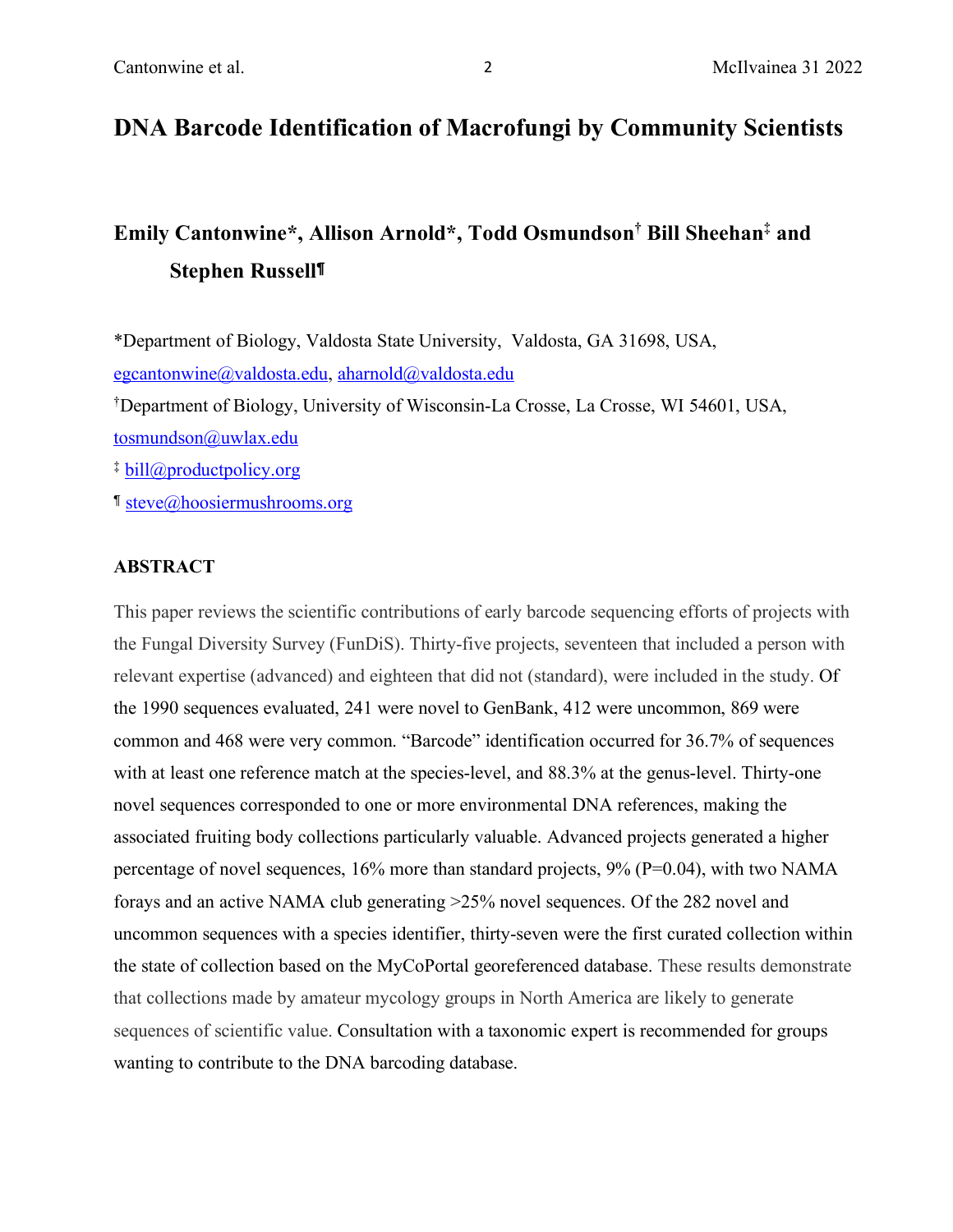**Keywords:** Citizen Science, Amateur mycologist, DNA Barcoding, ITS sequencing, Fungal Diversity Survey, FunDiS, North American Mycoflora Project, NAMP

#### **INTRODUCTION**

In 2018, the North American Mycoflora Project, Inc., now known as Fungal Diversity Survey (FunDiS), was founded to support community scientist efforts to contribute high-quality vouchers of macrofungal fruiting bodies, collection data, and DNA sequences to help professional mycologists establish a complete list of fungal species for North America (Sheehan 2017, Thiers and Halling 2018). By the end of the first year of the program, there were approximately 100 community-directed projects registered. Most were individuals, clubs, or events affiliated with mushroom organizations, such as the North American Mycological Association (NAMA). Although many included someone with a high level of taxonomic expertise, or in some cases, molecular biology expertise, there were just as many projects led by amateurs with little experience in these areas. According to project registration surveys, nearly every project indicated a desire to document the fungal biodiversity of their region as a primary project objective; other objectives noted included contributing to taxonomic and systematic mycology (40%), using DNA barcoding to improve mushroom identification skills and/or to boost club participation (25%), using FunDiS as a model to teach science (6%), building collaborations with professional mycologists (4%), or just to have fun  $(1\%)$ .

Although FunDiS has recently narrowed its focus from documenting all macrofungi to documenting fungi of conservational interest, the initial effort of the program generated a wealth of information about how amateur mycology groups can incorporate DNA sequencing of general fungal collections for scientific impact. This paper reviews the scientific contributions of early FunDiS efforts and provides a list of lessons learned for groups interested in continuing the sequencing effort.

# **METHODS AND MATERIALS**

*Projects.* All FunDiS projects with at least 17 internal transcribed spacer (ITS) sequences by June 2019 were included in the study. Of the thirty-five projects that met these criteria, most had an affiliation with amateur clubs associated with NAMA, nine of which were collections from NAMA forays or similar events. Registration survey information was used to classify projects by expertise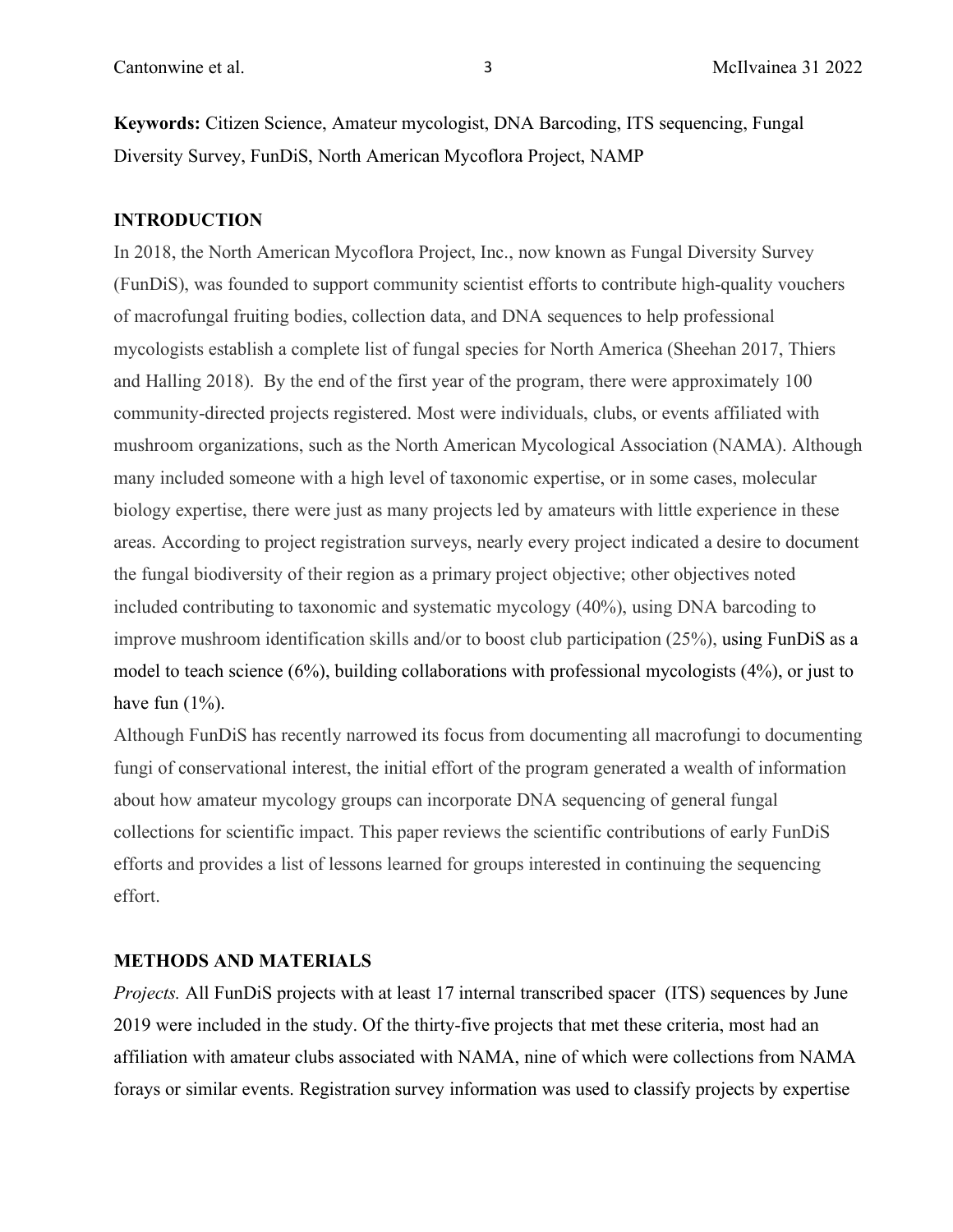as follows. "Advanced" status was assigned to projects led or advised by mycologists (amateur or professional) with well-established taxonomic expertise or sequencing experience. Seventeen projects fit this category. The remaining projects were classified as "standard". Eleven projects were located in the Northeast Region of the United States, 4 in the Midwest, 11 in the West, and 7 in the South Central Region (US Census Bureau, 2018). One project was located in Canada and one was specific to a taxonomic group rather than a location.

*DNA Sequencing.* DNA barcode sequences of the ITS region (Schoch et al. 2012) were generated using Sanger sequencing. DNA extraction and PCR amplification were conducted at one of three university laboratories (Purdue University, University of Wisconsin – La Crosse, or Duke University) and sequencing was conducted by Eurofins Genomics (Lexington, KY, USA). Laboratory protocols followed those described by Dirks & Russell (2020), or similar. Sequence files in FASTA format were stored in MycoMap, a data portal created and managed for community scientists (https://mycomap.com), and downloaded for use in this study.

For projects with fewer than 100 sequences, all sequences were evaluated; otherwise, 100-200 sequences were arbitrarily selected as representative samples. The mean number of sequences per project was 57.

*Data Collection.* Sequences were compared to the National Center for Biotechnology Information (NCBI) GenBank reference database using a standard nucleotide BLAST (megablast) search that excluded uncultured and environmental sequences. Reference sequences with  $\geq$  97% percent identity and ≥1000 Bit-score were accepted as species-level matches (Kõljalg et al. 2013). As a quality check, taxonomic similarities between the names associated with the FunDiS and reference sequences were compared, and a handful  $(\sim 1\%)$  of questionable FunDiS sequences – i.e., those belonging to morphologically dissimilar taxa – were removed from the study due to possible contamination or mislabeling of the sequence.

Successful, species "barcode" identifications were noted for FunDiS sequences when all reference matches ( $\geq$  97% percent identify and  $\geq$ 1000 Bit-score) had consistent taxon associations; i.e., the same specific epithet with or without cf., aff., or quotes after merging synonyms. All others were classified as having more than one species-level "barcode" identification, or a higher-level (family level or higher) "barcode" identification, when reference taxa belonged to multiple genera or lacked species-level classifications. "Barcode" is used here in quotation marks because the GenBank database includes references that do not meet sequence quality and/or specimen data standards for a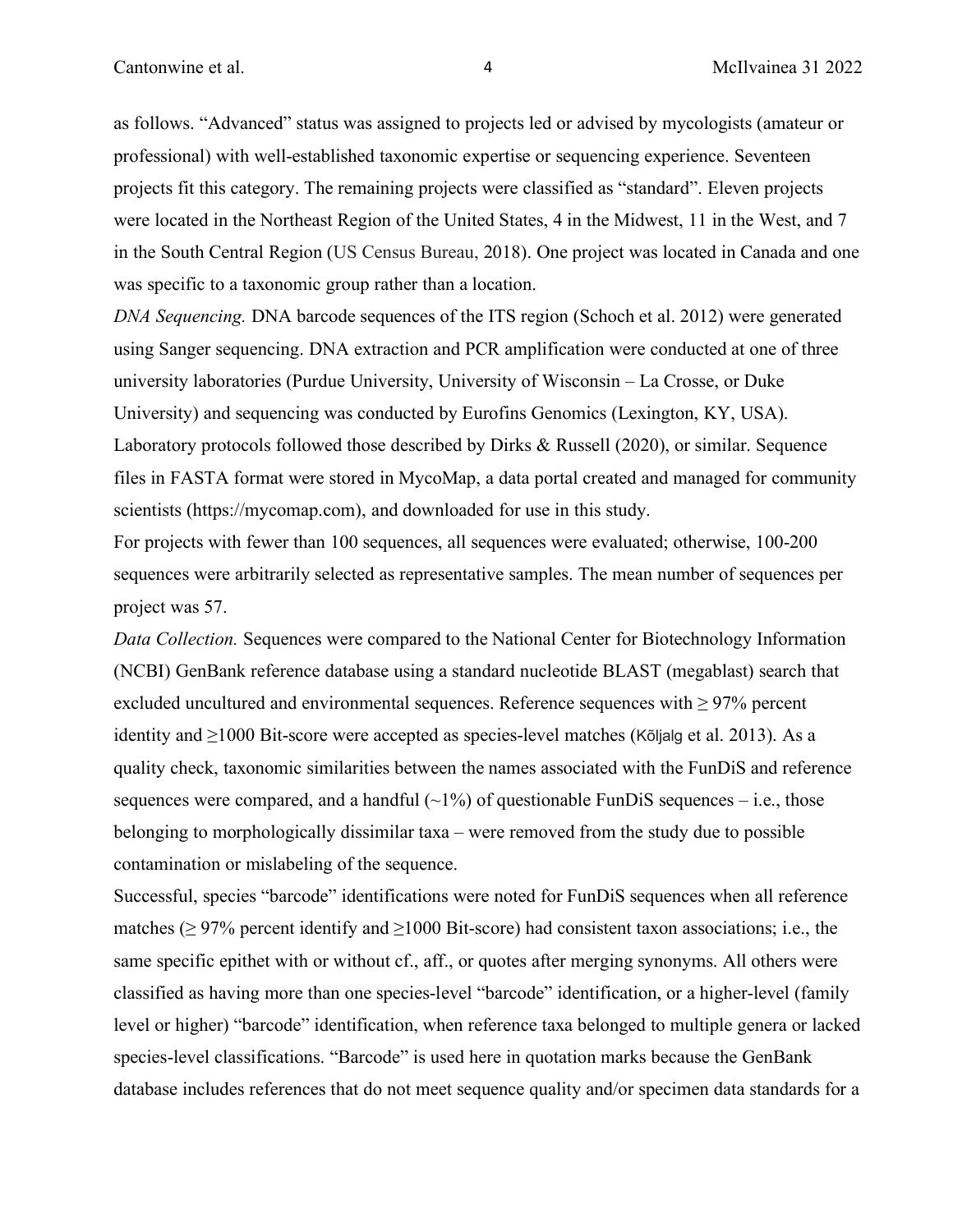formal DNA barcode as defined by the Consortium for the Barcode of Life (Hanner 2009, Schoch et al. 2014).

Each FunDiS sequence was classified as novel, uncommon, common, or very common based on the number of GenBank sequences that fit the species-level criteria (Table 1). Novel sequences were reassessed in GenBank with a second BLAST search, this time including uncultured and environmental sequences to look for matches to environmental DNA (eDNA), which are sequences generated from DNA extracted from vegetative tissues or substrates, e.g., leaves, wood, or soils, rather than fruiting bodies. Novel sequences were also screened against the UNITE database, a curated fungal ITS sequence database (Abarenkov et al. 2010, Nilsson et al. 2019), to further assess the unique contribution of these sequences to fungal DNA databases. Upon confirmation, novel sequences were classified by family using the NCBI Taxonomic Browser (Schoch et al. 2020). Novel and uncommon sequences with a species-level identifier were screened against collections of curated Fungaria using MyCoPortal (MyCoPortal 2021) to estimate the percentage of these sequences that were first reports for the US state in which the specimen was collected.

**Table 1**. Criteria for classification of FunDiS sequences by existing representation in the GenBank reference database.

| Category    | Reference match $(\#)$ <sup>a</sup> | Percent Identity <sup>b</sup> | Bit-score <sup>c</sup> |
|-------------|-------------------------------------|-------------------------------|------------------------|
| Novel       | $\theta$                            | $\geq 97\%$                   | < 1000                 |
| Uncommon    | $1 - 3$                             | $>97\%$                       | $\geq 1000$            |
| Common      | >3                                  | $\geq 97\%$                   | $\geq 1000$            |
|             | <10                                 | $>99\%$                       | $\geq 1000$            |
| Very Common | $\geq 10$                           | $>99\%$                       | $\geq 1000$            |

<sup>a</sup> Number of sequences within the NCBI GenBank database that meet the criteria listed under Percent Identity and Bitscore

 $\beta$  percentage of nucleotide bases identical between the compared portions of the query (FunDiS) and reference sequence(s)

<sup>c</sup> a normalized statistic that weighs percent identity and sequence overlap between query and database sequences

*Data Analysis.* The number of sequences within each "barcode" identification classification and number of sequences matching only eDNA were tallied for all projects combined. Percentages of novel, uncommon, common, and very common sequences were computed for projects separately.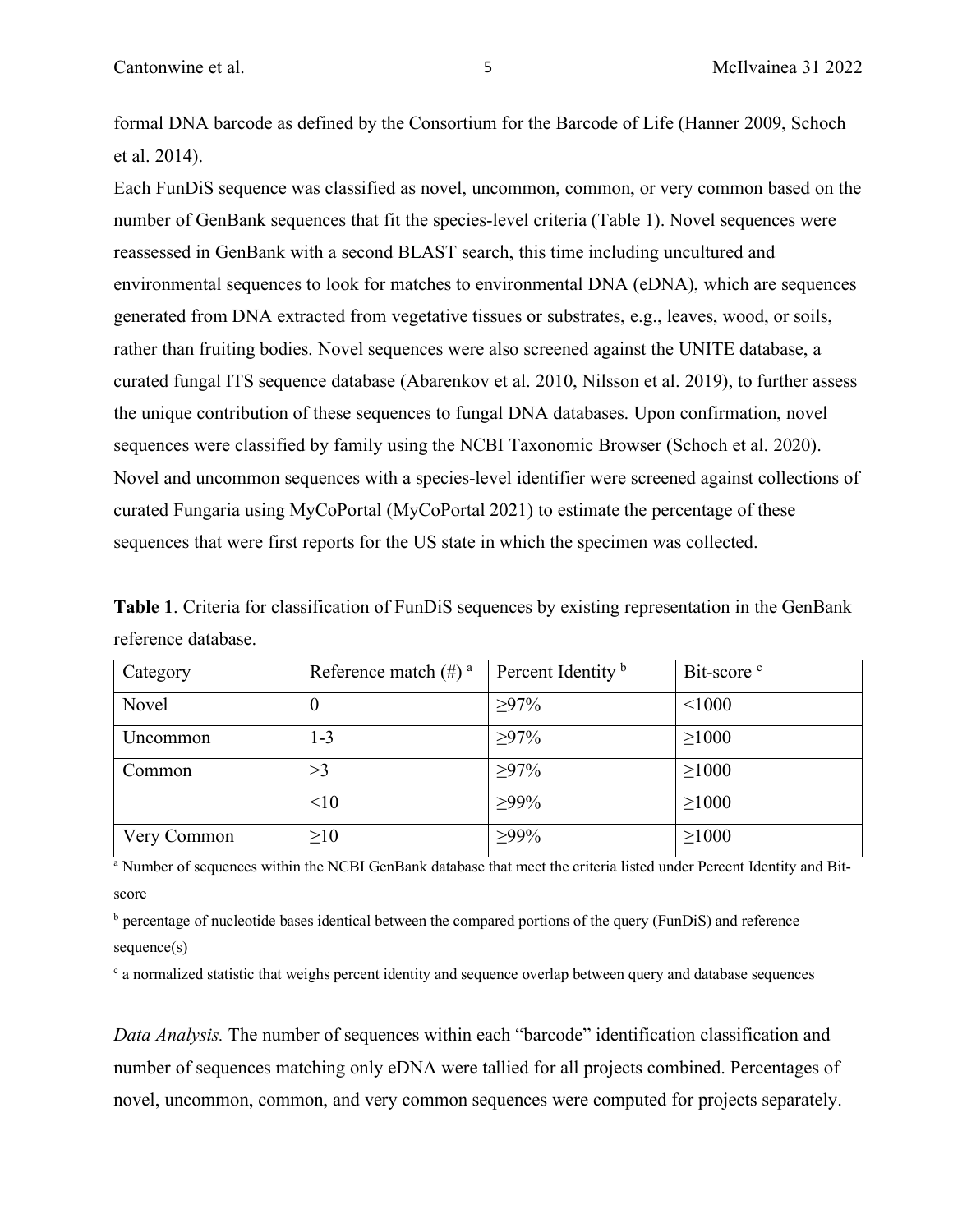The effect of expertise on the proportion of sequences belonging to each commonness category was evaluated using univariate generalized linear models (GLMs) in the SPSS software package. Regional effects were tested using the same procedure with expertise included as a covariate. Dependent variables that were not normally distributed were natural log transformed prior to analysis. Differences were accepted as statistically significant when  $P<0.05$  ( $\alpha=0.05$ ).

# **RESULTS**

*Estimated Success Rate of Barcode Species Identification.* Out of 1990 sequences evaluated, 1749 had at least one match in the reference library at the minimum species-level criterion. Of these, 36.7% were "barcoded" to a single species, 27.5% to 2 or 3 species within the same genus, and 24.1% to 4 or more species within the same genus. The remaining sequences were "barcoded" to family- or order-level  $(11.7\%)$ .

*Sequence Contributions to GenBank.* For sequences with at least one reference match (≥97% identify and  $\geq$ 1000 Bit-score), 412 were classified as uncommon, 869 as common, and 468 as very common. The remaining 241 were novel to GenBank. Disregarding 16 novel sequences that lacked taxonomic classification beyond order, novel sequences came from 37 fungal families within the Basidiomycota. Families with 3 or more novel sequences were Agaricaceae (10), Amanitaceae (32), Bolbitaceae (3), Boletaceae (12), Cantharellaceae (3), Clavariaceae (4), Cortinariaceae (9), Crepidotaceae (4), Entolomataceae (3), Gomphaceae (9), Hygrophoraceae (4), Inocybaceae (10), Marasmiaceae (4), Mycenaceae (5), Polyporaceae (5), Russulaceae (15), Strophariaceae (5), Thelophoraceae (4), and Tricholomataceae (11). Thirty-one novel sequences matched at least one eDNA reference (Table 2). Fourteen came from sequenced collections from NAMA Forays, 6 from other advanced projects, and 11 from standard projects.

| <b>FAMILY</b>   | # Sequences | # eDNA matches |
|-----------------|-------------|----------------|
| Amanitaceae     |             |                |
| Boletaceae      |             |                |
| Cantherellaceae |             |                |

**Table 2**. Number of novel sequences grouped by family matching one or more eDNA references.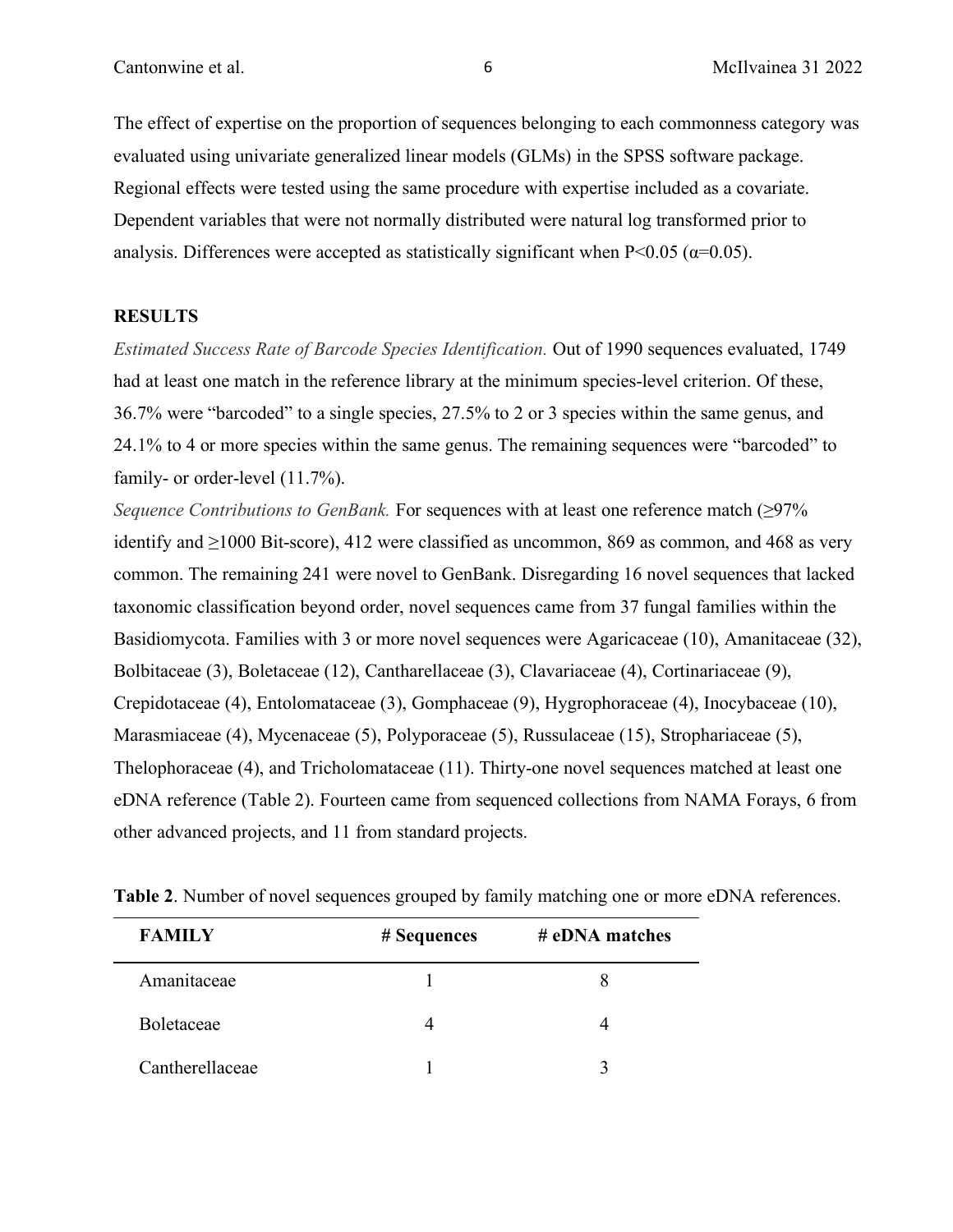| Cortinariaceae   | 1              | 12             |
|------------------|----------------|----------------|
| Entolomataceae   | $\mathbf{1}$   | 32             |
| Gomphaceae       | $\overline{2}$ | $\overline{2}$ |
| Hygrophoraceae   | $\overline{2}$ | 3              |
| Inocybaceae      | 5              | 105            |
| Mycenaceae       | $\overline{2}$ | 93             |
| Nidulariaceae    | $\mathbf{1}$   | $\overline{2}$ |
| Russulaceae      | 6              | 77             |
| Tricholomataceae | $\overline{2}$ | 83             |
| Unclassified     | 3              | 59             |
|                  |                |                |

Of the 282 novel and uncommon sequences that included a species identifier (43% of total), 245 had 11 or more curated fungarium collections within the state of collection, 29 had one or two, and 37 had none. Families with representatives that were not previously reported within the same US state are presented in Table 3.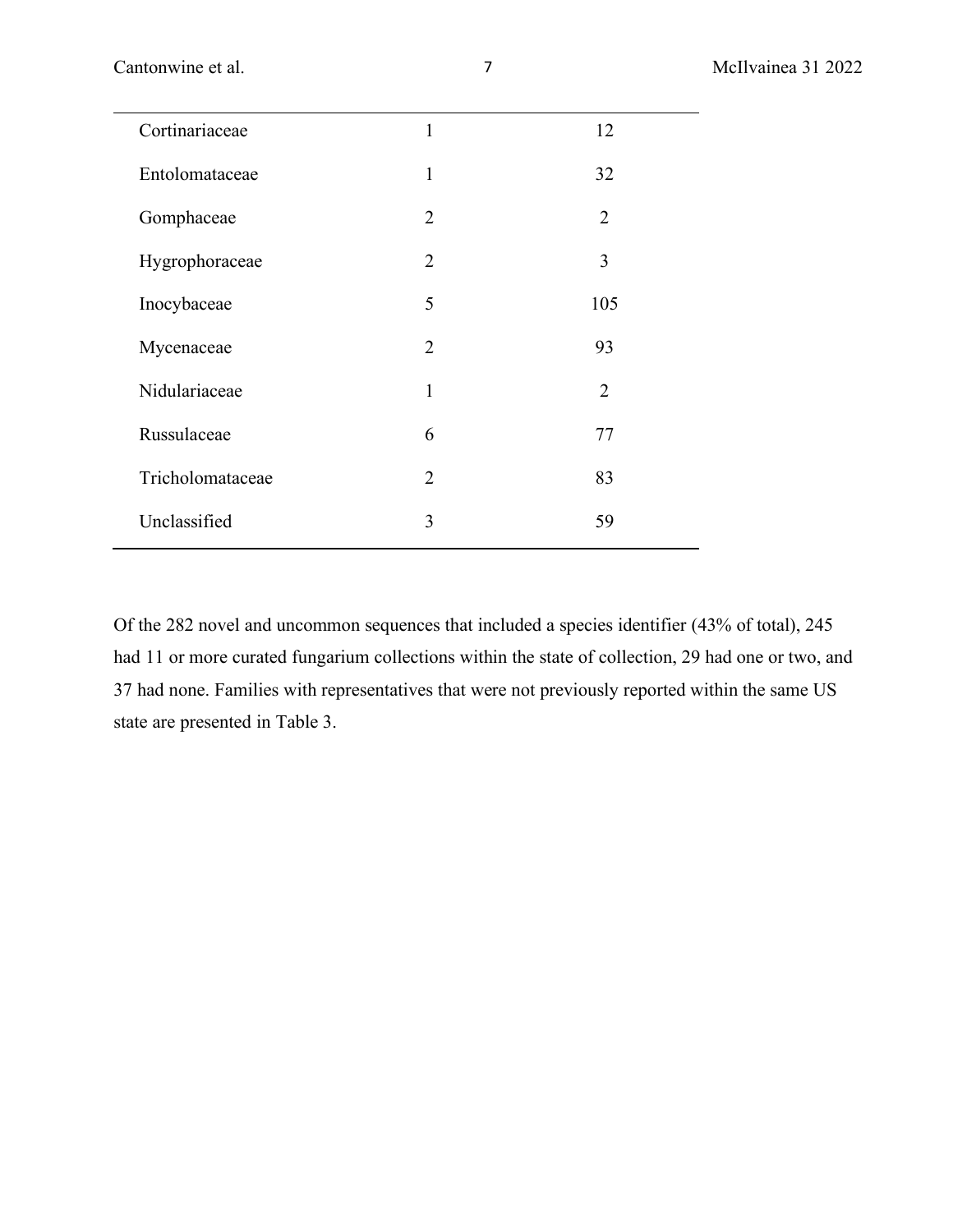| Phylum        | Order            | Family           | # Collections  | <b>State</b>             |
|---------------|------------------|------------------|----------------|--------------------------|
| Ascomycota    | Helotiales       | Pezizellaceae    | $\mathbf{1}$   | $\ensuremath{\text{NY}}$ |
|               | Hypocreales      | Hypocreaceae     | $\overline{2}$ | NY, OR                   |
| Basidiomycota | Agaricales       | Agaricaceae      | $\sqrt{2}$     | <b>NY</b>                |
|               |                  | Amanitaceae      | 3              | MS, WV                   |
|               |                  | Cortinariaceae   | $\overline{3}$ | MO, NY, WA               |
|               |                  | Crepidotaceae    | $\overline{2}$ | CA, PA                   |
|               |                  | Entolomataceae   | $\overline{2}$ | GA, WA                   |
|               |                  | Hygrophoraceae   | $\overline{2}$ | GA, MO                   |
|               |                  | Inocybaceae      | $\overline{2}$ | CA                       |
|               |                  | Mycenaceae       | $\overline{2}$ | <b>NY</b>                |
|               |                  | Physalacriaceae  | $\mathbf{1}$   | <b>NY</b>                |
|               |                  | Psathyrellaceae  | $\mathbf{1}$   | $\ensuremath{\text{NY}}$ |
|               |                  | Tricholomataceae | 3              | FL, MO, NY               |
|               |                  | Tubariaceae      | $\mathbf{1}$   | <b>MS</b>                |
|               | <b>Boletales</b> | Boletaceae       | $\overline{2}$ | <b>MS</b>                |
|               | Corticiales      | Corticiaceae     | 1              | NY                       |
|               | Dacrymycetales   | Dacrymycetaceae  | $\mathbf{1}$   | <b>NY</b>                |
|               | Polyporales      | Irpiaceae        | $\mathbf{1}$   | $\ensuremath{\text{NY}}$ |
|               |                  | Podoscyphaceae   | $\mathbf{1}$   | <b>MS</b>                |

**Table 3**. Sequenced collections identified to species that lack previously reported curated fungarium collections for the US state from which the FunDiS specimen was collected.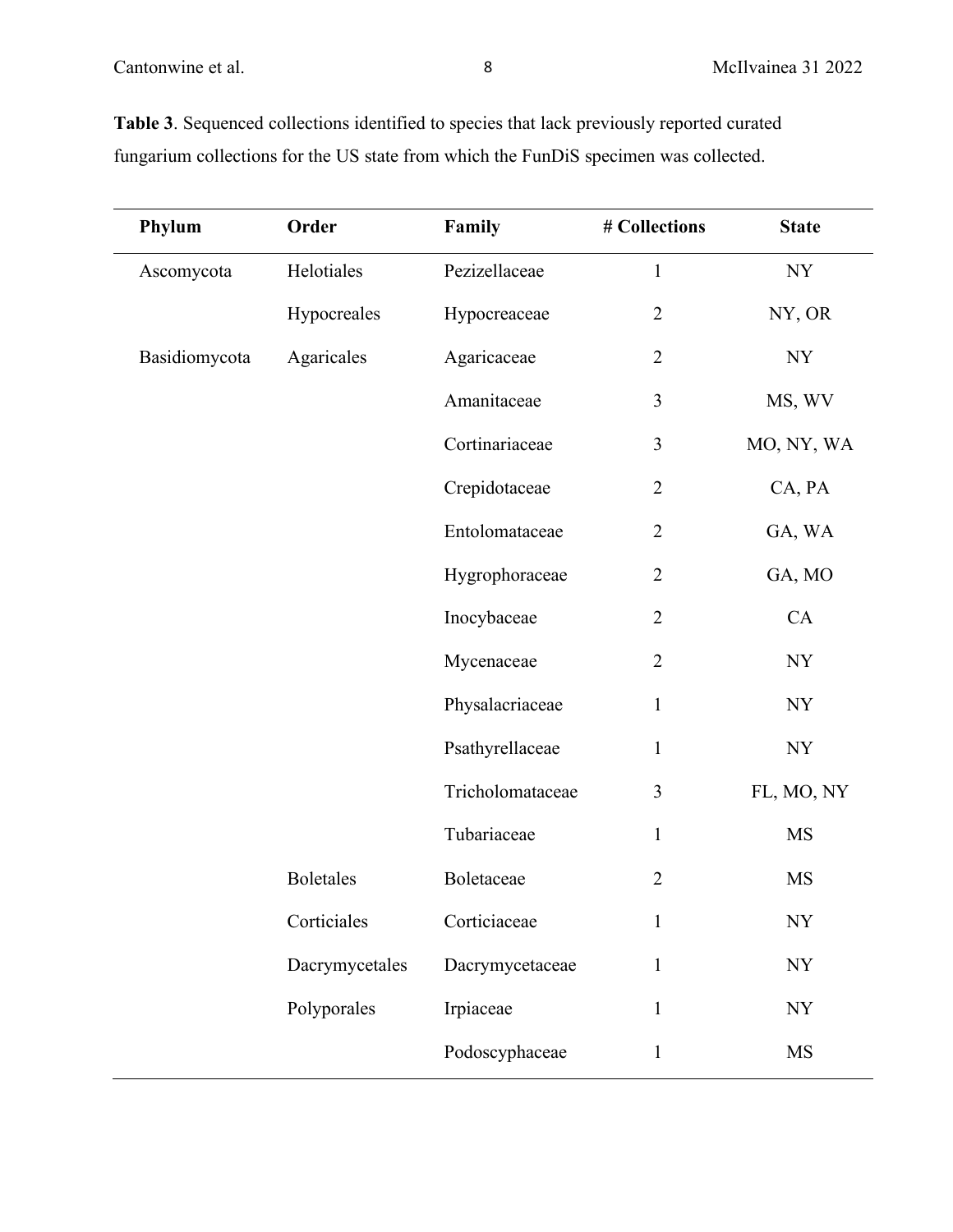|                | Polyporaceae    | WV |
|----------------|-----------------|----|
| Sebacinales    | Sebacinaceae    | NJ |
| Stereopsidales | Stereopsidaceae | WV |
| Thelephorales  | Bankeraceae     | PA |
|                |                 |    |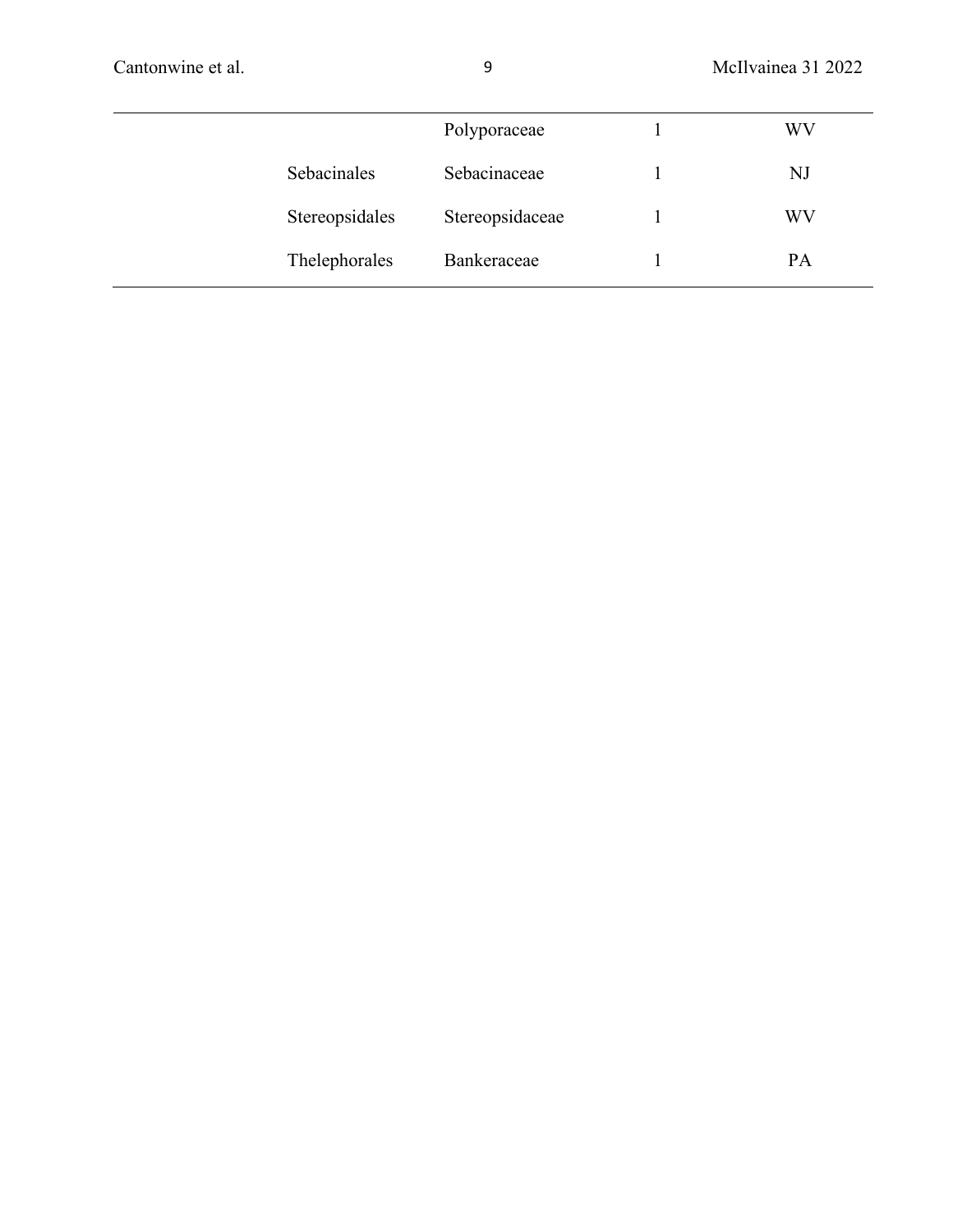*Project Comparisons by Expertise and Location.* The percentage of novel sequences by project ranged from 0-37%, with advanced projects having a higher mean percentage of novel sequences than standard projects  $(P=0.04)$  (Figure 1). Expertise did not affect the percentages of uncommon  $(P=0.93)$ , common  $(P=0.62)$ , or very common  $(P=0.25)$  sequences. There were no differences observed for the proportions of novel ( $P=0.43$ ), uncommon ( $P=0.36$ ), common ( $P=0.97$ ) or very common (P=0.17) sequences across regions (Figure 2). Expertise was not a significant cofactor in the regional analyses of sequence category proportions (P≥0.18).



**Figure 1**. Mean percentages and standard error bars of sequences assigned to each commonness category for the standard and advanced projects.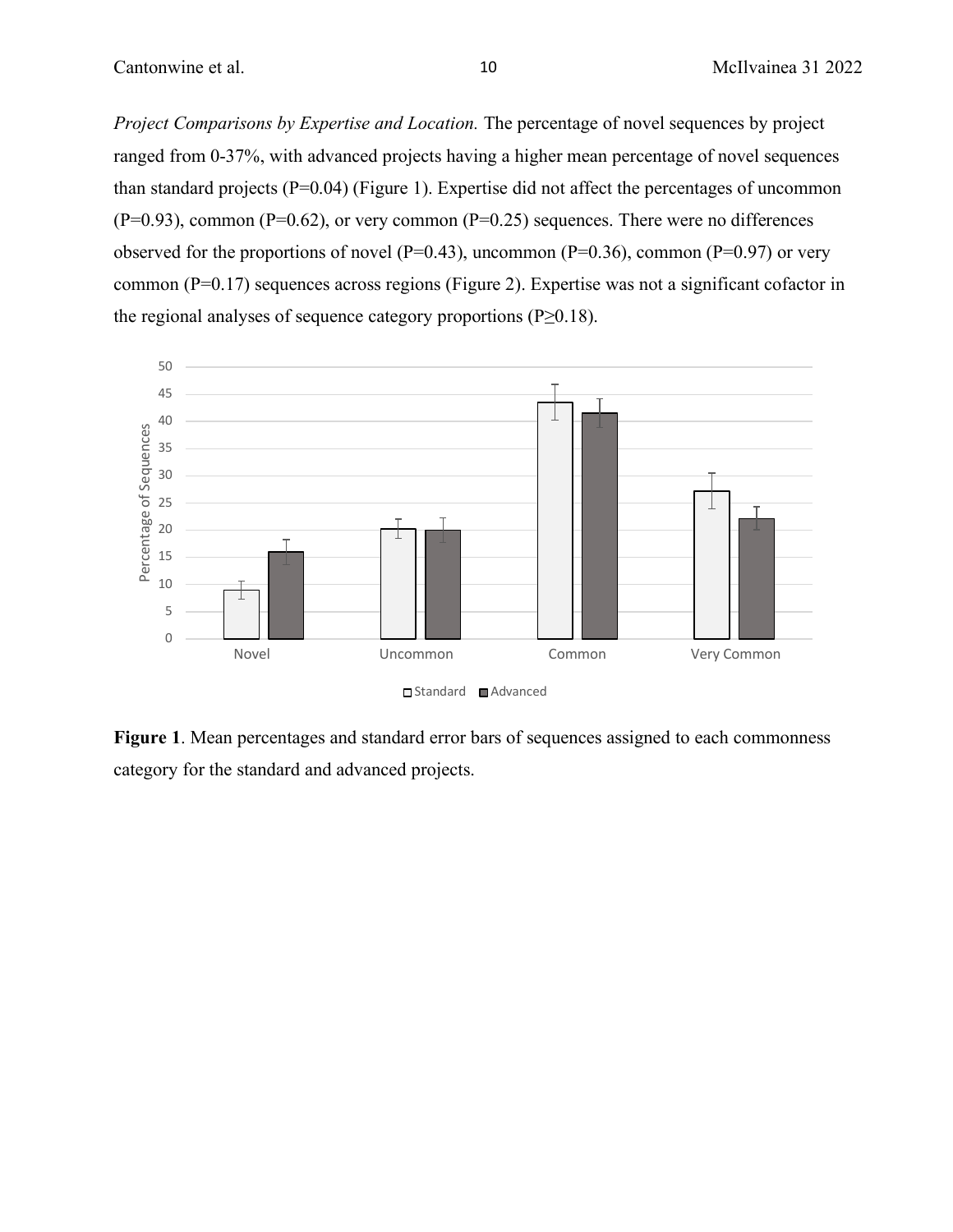

Figure 2. Mean proportions of sequences classified as novel, uncommon, common, or very common by Region.

### **DISCUSSION**

Based on these results, community scientists in North America can expect to retrieve a species-level "barcode" identification for 1 of 3 macrofungal collections. "Barcode" identification to genus is expected for 8 of 10 collections (77.6% for all sequences and 88.3% for those with at least one match). These rates are slightly better than what might be expected based on the current number of barcoded basidiomycete species, 13,016 (BOLD data system 2021) and estimated number of basidiomycete species,  $\sim$ 54,700 (MycoBank 2021)<sup>1</sup>. Reasons for these barcoding holes include limited sequencing resources, unclear species delineations, and for some taxa, little ITS variability. Barcoding errors due to inaccurate taxonomic annotations of sequences in the reference databases can also occur (Nilsson et al. 2006, Bruns et al. 2008, Osmundson et al. 2013, Hofstetter et al. 2019, Lücking et al. 2020).

<sup>&</sup>lt;sup>1</sup> The list of taxa present in MycoBank (June 8, 2021 version) was downloaded from  $\frac{https://www.mycobank.org}{https://www.mycobank.org}$  and converted from Excel to comma separated (CSV) format. The statistical package, R, was used to filter the data to retain only taxa belonging to Class Agaricomycetes (Phylum Basidiomycota) and count the number of unique entries in the "Current name" field. A total of 54,739 unique current names were obtained.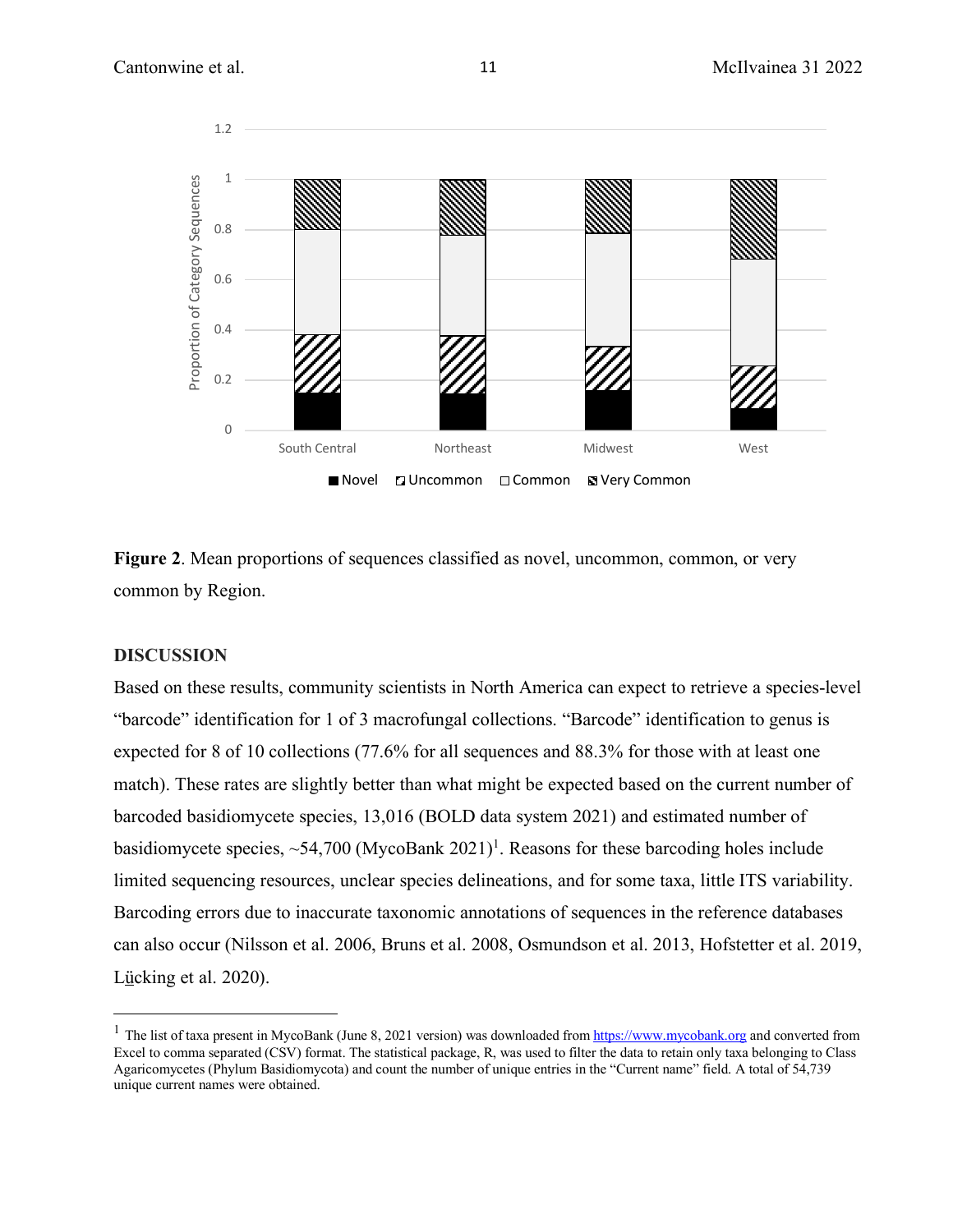For the 40% of projects that hoped to contribute to taxonomic and systematic knowledge, increasing the proportion of collections with unique ITS sequences is likely a higher priority than barcoding for species identification. DNA barcoding of well-known groups such as chanterelles (*Cantharellus* spp.; Foltz et al. 2013) and elfin saddles (*Helvella lacunosa* complex; Nguyen et al. 2013) has led to the discovery of previously undescribed diversity due to cryptic speciation. Therefore, even for previously described species, novel sequences with accurate species identifiers will add to reference databases and improve barcode species identification rates over time. The greater frequency of novel sequences from the advanced projects suggests that having someone with experience involved improves the scientific interest of the collections and/or selection of materials to be sequenced. Although the nature of involvement by professionals and highly experienced amateurs was not reported, the three projects with >25% unique sequences provide some clues. Two were associated with NAMA Forays, one with 140 sequences and the other with 19 sequences, and one with a NAMA club that hosts numerous collection events per year, which had 27 sequences. Based on the nature of these projects, it is more likely that sequenced materials were selected from a larger set of collections than otherwise.

It is important to point out that standard groups still contributed novel sequences at a respectably high proportion (~9% on average). For projects without access to an expert, comparing collections to State and county lists, generated with MyCoPortal, Mushroom Observer or similar databases, and to the species barcode list reported by BOLD, may provide comparable guidance during the sequence selection process.

The 31 novel sequences that matched eDNA references (1.5% of all sequences evaluated) are particularly valuable, as they are the first publicly available sequences to link eDNA to a fruiting body. Six of the novel sequences that matched eDNA had over 30 matches, suggesting that some of these collections were frequently encountered and/or widely distributed fungi that had yet to be added to the reference library. Nearly half of these sequences came from NAMA forays, which again highlights the value of this sort of concentrated collecting event for improving biodiversity information. High quality vouchers of the collections are critical to capture the full scientific potential of these 31 eDNA reference matches, as well as the additional novel sequences. Geographic region did not correspond to differences in commonness categories. Sample size was relatively low, so little can be concluded from this result; however, it does support others who have noted that even in highly collected areas, more knowledge is needed (Haelewaters et al. 2018).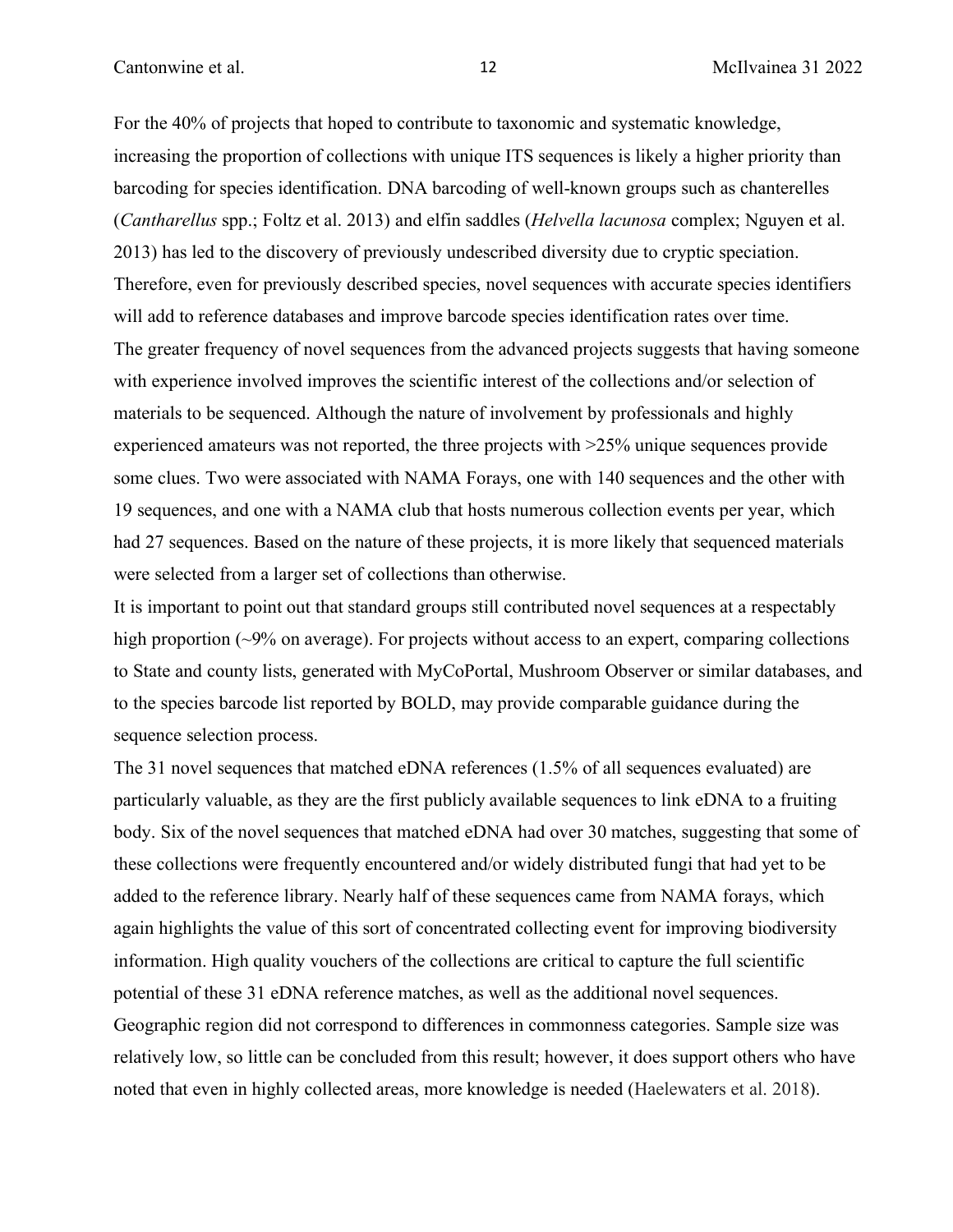Lastly, although this study did not directly assess the contributions of all FunDiS collections to improving knowledge of species distributions (reported in project registration surveys as the primary goal of most projects), distributions for unique and uncommon sequences with a species identifier – i.e., taxa deemed most likely to be infrequently collected or regionally limited – were investigated to estimate this contribution. At least 15% of unique and uncommon sequences with a species identifier – more than 2.2% of all sequenced collections in the study -- appear to be the first reports for the state of collection. The actual number is likely higher, as only half of the collections with uncommon or novel sequences included a species identifier, and none of the common or very common collections were screened. It should also be noted that quantification within state boundaries does not capture new distributional knowledge at scales that may be more biologically relevant (e.g., forest types, watersheds, or other habitat characteristics) or more important from management or conservation perspectives (counties or municipalities, parks or natural areas, threatened habitats, etc.).

#### **CONCLUSION**

The results of this study highlight the value of community-led collection and sequencing efforts and show that many of the goals reported by amateurs are within the range of possibility. Community scientists can help to populate reference barcode databases, and when accompanied by high quality vouchered collections, can extend species ranges, clarify taxonomic issues, and improve environmental biodiversity assessments. Expert involvement, particularly with the NAMA Foray model, can improve scientific outcomes, but depending on the project goals, may not be necessary.

#### **Acknowlegements**

The authors thank the following FunDiS projects whose sequenced collections were evaluated in this study: Amanitas of North America, Amanitas of Northeast Pennsylvania, Cumberland Plateau Mycoflora (TN), Eastern Penn Mycoflora Project, Fungi of New York City, Hygrophoraceae of Lower Puget Sound (WA), *Inocybe* of Quebec, Macrofungi of Lane County (OR), Michigan Mushroom Hunters Club Mycoflora, Mycoflora at Valdosta State University, Mycoflora of Greater Rochester (NY), Mycoflora of Indiana, Mycoflora of Kentucky, Mycoflora of Long Island (NY), Mycoflora of Missouri, Mycoflora of New Jersey, Mycoflora of Northern Arizona, Mycoflora of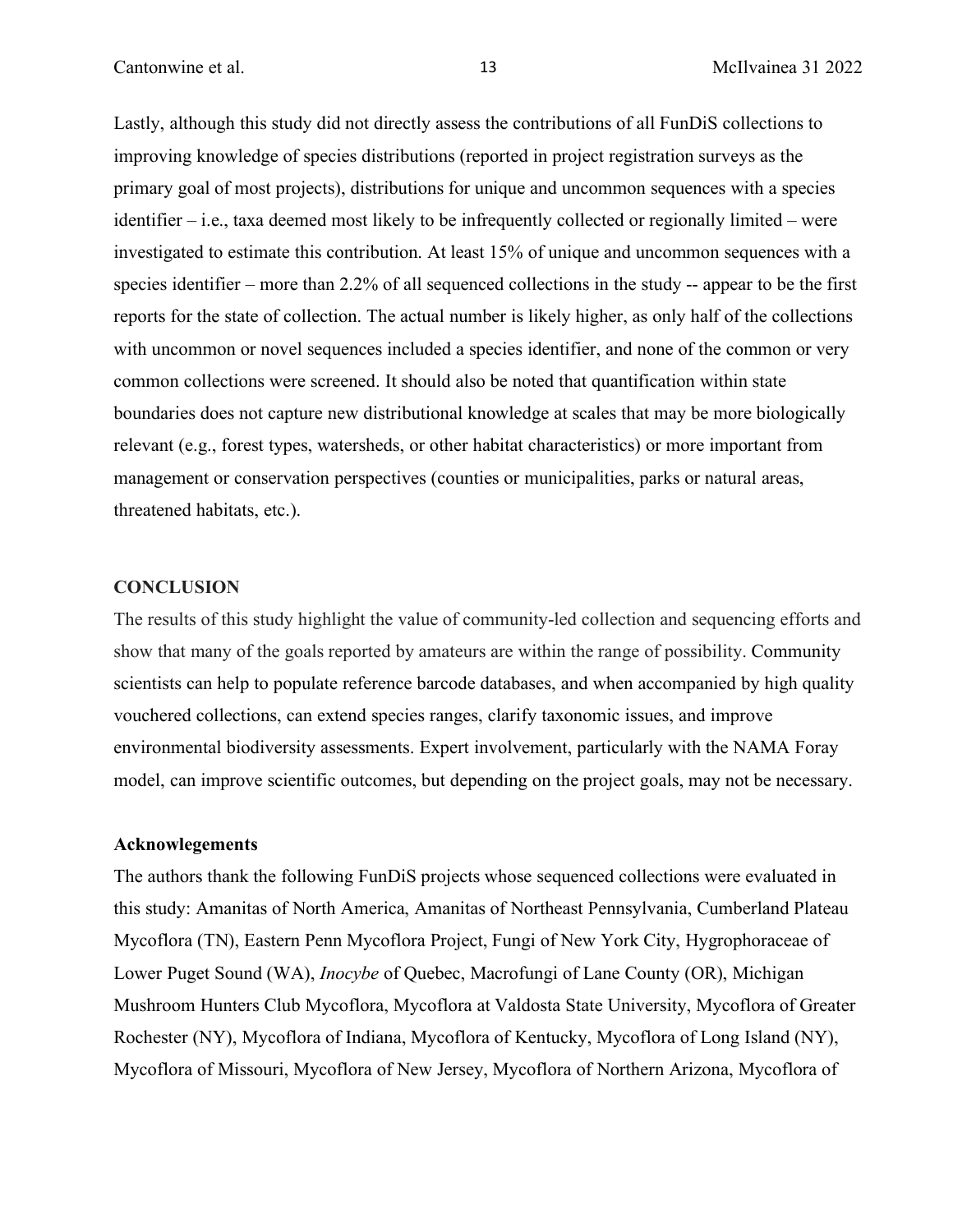Pennsylvania, Mycoflora of the Appalachia Region, Mycoflora of the Greater San Francisco Bay Area, Mycoflora of Vashon Island (WA), Northeast Georgia Mycoflora Project, Pioneer Valley Mycoflora (MA), PNW *Cortinarius* Study, South Sound Mycoflora Project (WA), Western New York State Mycoflora, 2014 NAMA Foray (Eatonville, WA), 2015 NAMA Foray (Black Mtn, NC), 2018 NAMA Foray (Salem, OR), 2018 Regional NAMA Foray (Canton, MS), 2018 Northeast Mycological Federation (NEMF) New York Foray, 2018 Boletaceae of NEMF Foray, 2018 A.H. Smith Foray (WI), 2018 Radical Mycology Convergence Foray, and 2018 Santa Cruz Mycoflora Foray (CA).

Additional thanks to Alejandro Rojas, Brian Looney, Rytas Vilgalys, and Catherine Aime for their support with sequencing, and Valdosta State University undergraduate students Allison Arnold, Daniel Akuoko, Courtney Taylor, Angela Rangel, Marlie Kolb and Arvin Berry who helped with data collection. Funding sources include the VSU COSM Research Scholar Award, and sequencing awards granted by FunDiS with contributions from the North American Mycological Association, the Mycological Society of America, and numerous individual supporters.

#### **REFERENCES**

Abarenkov, Kessy, R. Henrik Nilsson, Karl-Henrik Larsson, Ian J. Alexander, Ursula Eberhardt, Susanne Erland, Klaus Høiland et al. 2010. "The UNITE Database for Molecular Identification of Fungi–Recent Updates and Future Perspectives." *New Phytologist* 186, no. 2: 281-285.

BOLD: The Barcode of Life Data System. "Taxonomy Browser: Basidiomycota." Accessed Nov 11, 2021. http://www.boldsystems.org/index.php/Taxbrowser\_Taxonpage?taxid=23675.

Bruns, Thomas D., Meredith Blackwell, Ivan Edwards, Andy FS Taylor, Thomas Horton, Ning Zhang, Urmas Kõljalg et al. 2008. "Preserving Accuracy in GenBank." *Science* 319, no. 5870: 1616.

Dirks, Alden, and Stephen D. Russell. 2018. "DNA Barcoding of Macrofungi from the 2018 Smith Foray: New Fungal Records for Wisconsin and the United States of America." *Ann Arbor* 1001: 48109.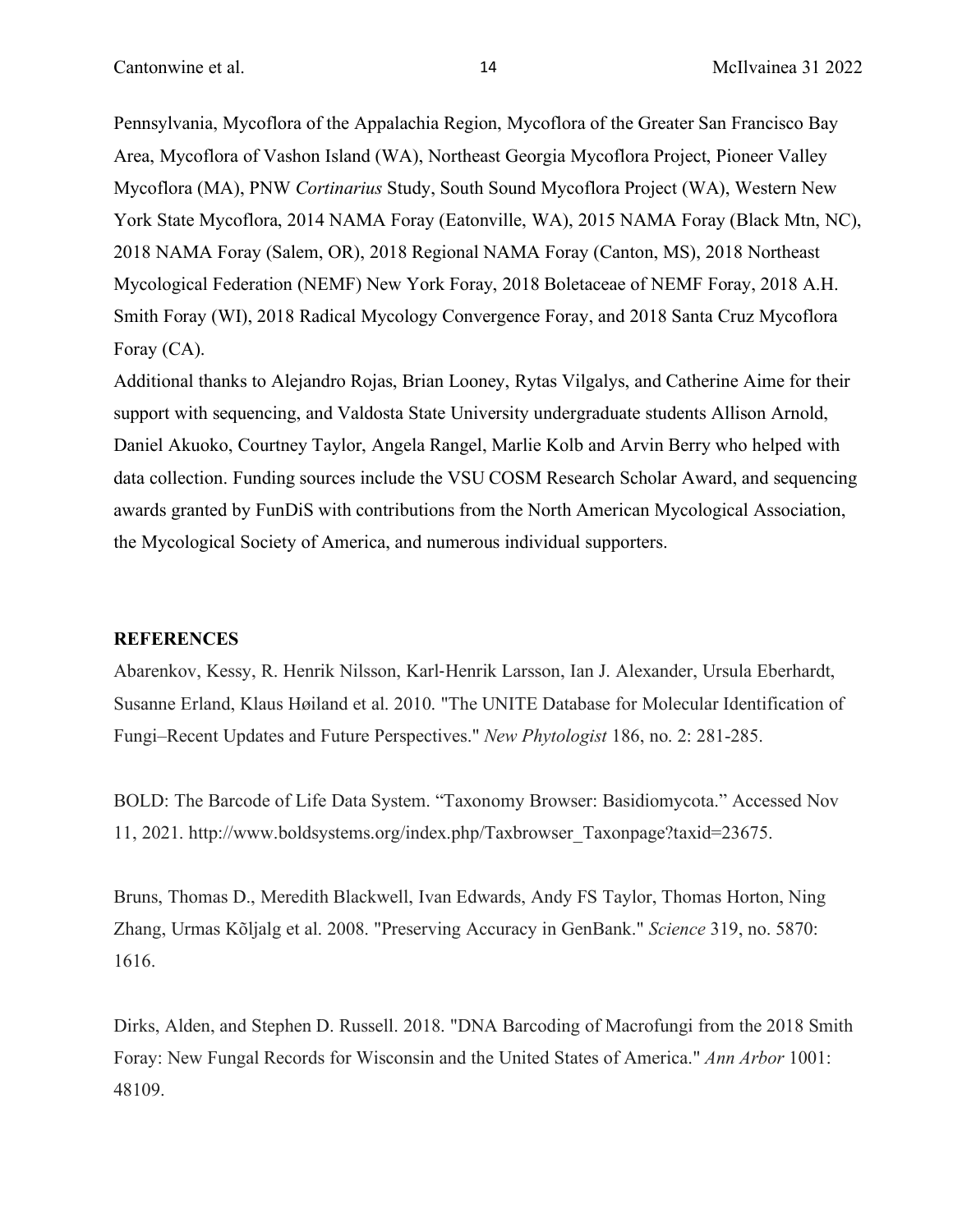Foltz, Matthew J., Kathryn E. Perez, and Thomas J. Volk. 2013. " Molecular Phylogeny and Morphology Reveal Three New Species of *Cantharellus* within 20 m of One Another in Western Wisconsin, USA". *Mycologia* 105 :447–461.

Haelewaters, Danny, Alden C. Dirks, Lara A. Kappler, James K. Mitchell, Luis Quijada, Roo Vandegrift, Bart Buyck, and Donald H. Pfister. 2018. "A Preliminary Checklist of Fungi at the Boston Harbor Islands." *Northeastern Naturalist* 25(Sp9): 45-76.

Hanner, Robert. 2012. "Data Standards for BARCODE Records in INSDC (BRIs)." Accessed Dec 16, 2021. https://www.boldsystems.org/docs/dwg\_data\_standards-final.pdf

Hofstetter, Valérie, Bart Buyck, Guillaume Eyssartier, Sylvain Schnee, and Katia Gindro. 2019. "The Unbearable Lightness of Sequenced-Based Identification." *Fungal Diversity* 96, no. 1: 243- 284.

Kõljalg, Urmas, R. Henrik Nilsson, Kessy Abarenkov, Leho Tedersoo, Andy FS Taylor, Mohammad Bahram, Scott T. Bates et al. 2013. "Towards a Unified Paradigm for Sequence-Based Identification of Fungi." *Molecular Ecology* 22 no. 21: 5271-5277.

Lücking, Robert, M. Catherine Aime, Barbara Robbertse, et al. 2020. "Unambiguous Identification of Fungi: Where do we Stand and how Accurate and Precise is Fungal DNA Barcoding?" *IMA Fungus* 11, no. 14. https://doi.org/10.1186/s43008-020-00033-z.

MycoBank Database. "Fungal Databases, Nomenclature & Species Bank". Accessed January 2, 2021. https://www.mycobank.org.

MyCoPortal. "Mycology Collections Portal" Accessed June 06, 2021. https://mycoportal.org/portal/index.php.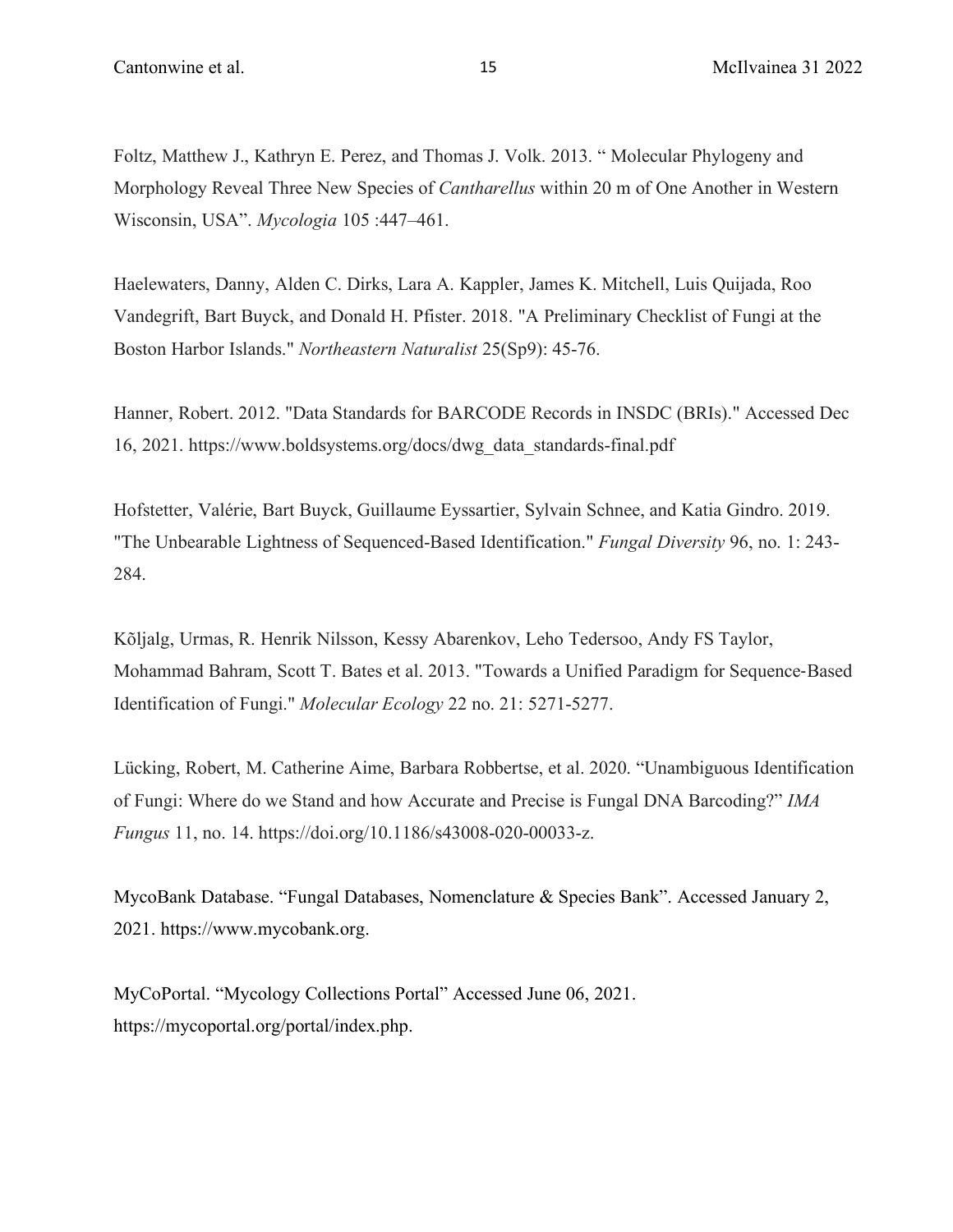Nguyen, Nhu H., Fidel Landeros, Roberto Garibay-Orijel, Karen Hansen, and Else C. Vellinga. 2013. "The *Helvella lacunosa* Species Complex in Western North America: Cryptic Species, Misapplied Names and Parasites". *Mycologia* 105:1275–1286.

Nilsson, R. Henrik, Martin Ryberg, Erik Kristiansson, Kessy Abarenkov, Karl-Henrik Larsson, and Urmas Kõljalg. 2006. "Taxonomic Reliability of DNA Sequences in Public Sequence Databases: a Fungal Perspective." *PloS one* 1, no. 1: e59.

Nilsson, Rolf Henrik, Karl-Henrik Larsson, Andy F. S. Taylor, Johan Bengtsson-Palme, Thomas S. Jeppesen, Dmitry Schigel, Peter Kennedy et al. 2019. "The UNITE Database for Molecular Identification of Fungi: Handling Dark Taxa and Parallel Taxonomic Classifications." *Nucleic acids research* 47, no. D1: D259-D264.

Osmundson, Todd W., Vincent A. Robert, Conrad L. Schoch, Lydia J. Baker, Amy Smith, Giovanni Robich, Luca Mizzan, and Matteo M. Garbelotto. 2013. "Filling Gaps in Biodiversity Knowledge for Macrofungi: Contributions and Assessment of an Herbarium Collection DNA Barcode Sequencing Project." *PloS one* 8, no. 4: e62419.

Schoch, Conrad L., Keith A. Seifert, Sabine Huhndorf, Vincent Robert, John L. Spouge, C. André Levesque, Wen Chen, and Fungal Barcoding Consortium. 2012. "Nuclear Ribosomal Internal Transcribed Spacer (ITS) Region as a Universal DNA Barcode Marker for Fungi." *Proceedings of the National Academy of Sciences* 109, no. 16: 6241-6246.

Schoch, Conrad L., Stacy Ciufo, Mikhail Domrachev, Carol L. Hotton, Sivakumar Kannan, Rogneda Khovanskaya, Detlef Leipe et al. 2020. "NCBI Taxonomy: a Comprehensive Update on Curation, Resources and Tools." *Database* 2020.

Sheehan, Bill. 2017. "Mushroom Citizen Science in the USA: From Species Lists to Mycoflora 2.0." *Fungi Magazine* 101: 28-36.